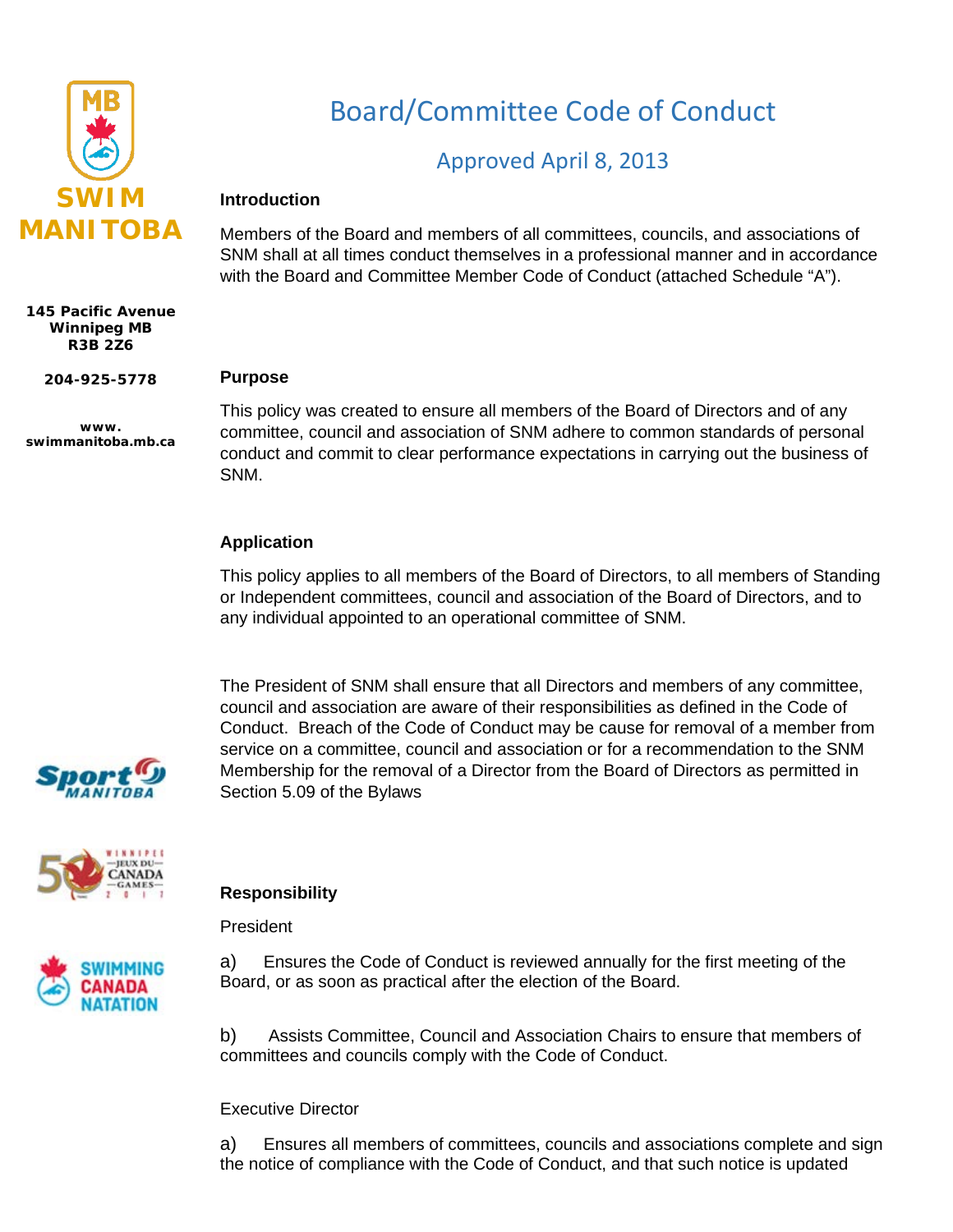annually, usually at the first committee or council meeting after the Annual Meeting. Individuals appointed to more than one committee or council may complete one notice, listing all applicable positions held.

b)Advise the President of SNM annually that all members of the committees and associations have signed/updated their notices of compliance.

### **Review and Approval**

This policy was reviewed & approved by the Board on April 8, 2013 and shall be reviewed every two years by the Board.

## **Schedule "A"**

## **CODE OF CONDUCT**

### **SNM Board of Directors and**

### **Members of SNM Committees, Councils and Associations**

### **Introduction:**

The Board of Swim Natation Manitoba is elected by and responsible to the membership of SNM as defined in the SNM Bylaws. Members of the Board, members of any committee, council or Association of the Board, or any person appointed by the Board to serve on any committee or association of SNM, shall at all times be governed by applicable federal and provincial statues, by the Bylaws, and by any policies adopted by SNM for the governance and management of its affairs. Members of the Board, and of SNM committees, councils and associations, shall ensure that none of their actions or decisions conflict with the rules of swimming.

### **General Standards of Conduct:**

Members of the Board, and members of all committees, councils and associations, shall:

a)Respect the rights, dignity and worth of all persons.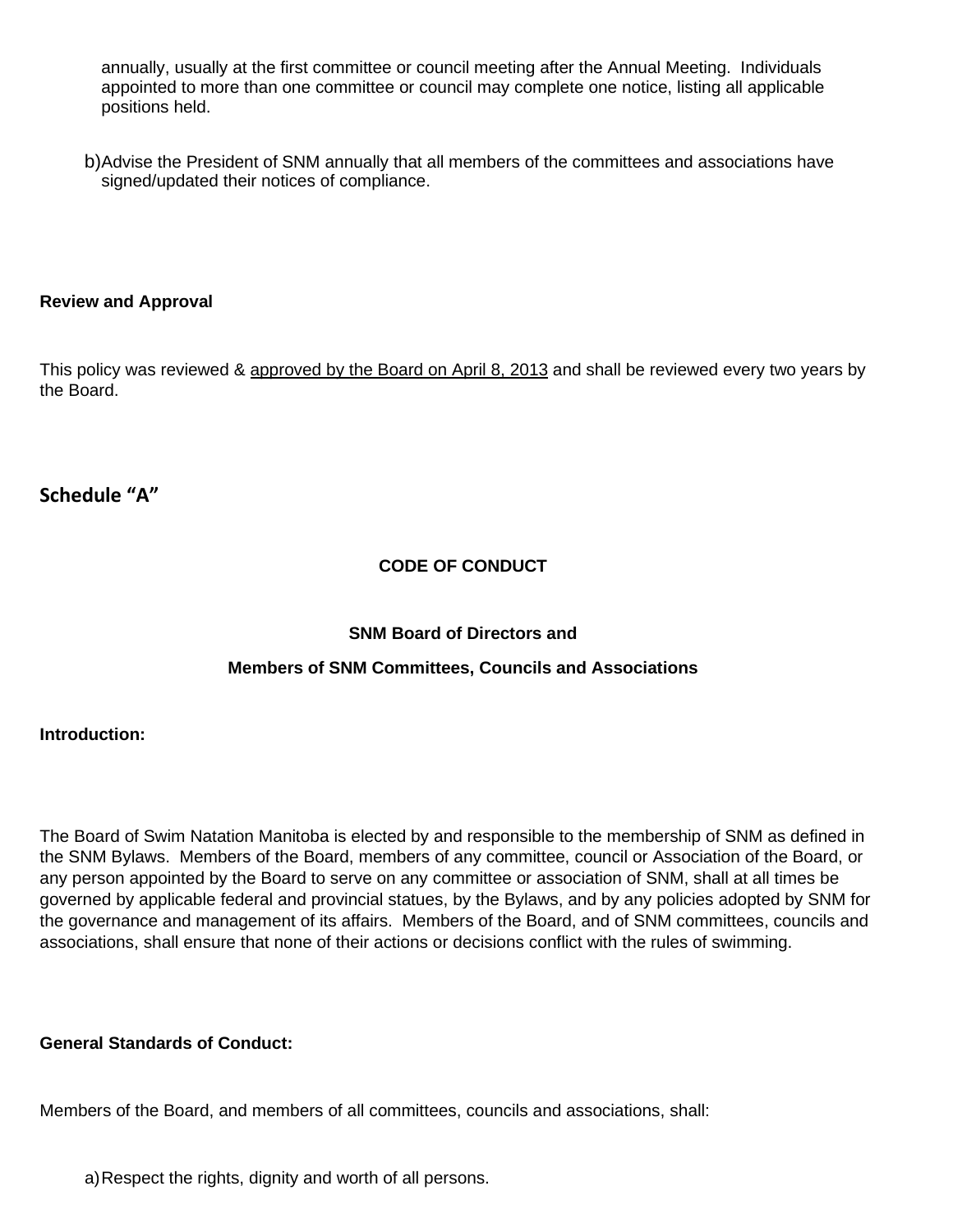- b)Be responsible first and foremost to the welfare of SNM and function primarily as a member of the Board/Committee/Council/Association, not as a member of any particular constituency.
- c) Conduct themselves openly, professionally, lawfully and in good faith in the best interests of SNM.
- d)Behave with appropriate decorum.
- e)Be fair, equitable, considerate and honest in all dealings with others.
- f) Exercise sufficient due diligence in upholding their fiduciary responsibility to the membership of SNM.
- g)Respect the confidentiality appropriate to issues of a sensitive nature.
- h)Ensure all members are given sufficient opportunity to express opinions and that all opinions are given due consideration and weight.
- i) Respect the decisions of the majority and resign if unable to do so.
- j) Commit the time to attend meetings and to be diligent in their preparation for, and participation in, discussions.

### **General Duties and Responsibilities of Members of the Board of Directors**

The Board of Directors shall:

- a)Establish the strategic purpose and values of the organization.
- b)Exercise financial oversight and fiduciary responsibility for the organization on behalf of SNM members.
- c)Exercise risk management oversight on behalf of the organization. Risk management includes; identifying and prioritizing risks to the organization; developing a written action plan for each significant risk; communicating and training the plan; monitoring its success and making changes where necessary.
- d)Establish formal and informal reporting requirements between the Board and any committees, councils and associations of the Board, between the Board and the Executive Director, and (through the Executive Director) between the Board and any operational/management committees.
- e)Establish, approve and review policies.
- f) Adhere to SNM Conflict of Interest policy;
- g)Respect the authority of the President, and exercise on such authority as is granted individually or collectively by Board governance policies.
- h)Respect the relationship between the Board and Executive Director, and the authority of the Executive Director over SNM management and administration.
- i) Ensure only the President or the Executive Director speaks publicly on behalf of SNM, unless another spokesperson has been specifically authorized by the Board.